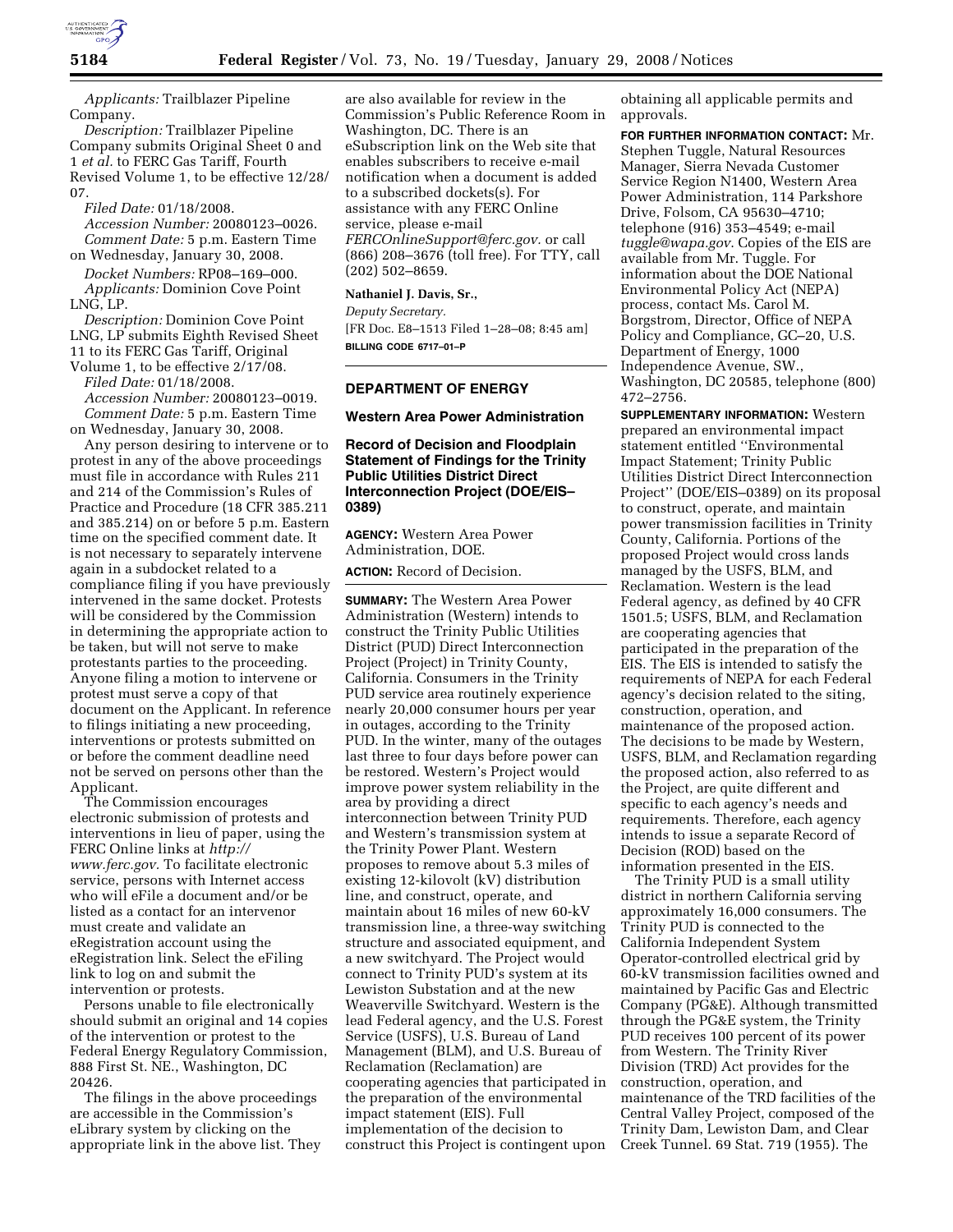TRD Act also authorizes Western to construct, operate, and maintain transmission facilities to deliver Federal power and to furnish energy in Trinity County. 69 Stat. 719 (1955).

Consumers in the Trinity PUD service area routinely experience nearly 20,000 consumer hours per year in outages, according to the Trinity PUD. In the winter, many of the outages last three to four days before power can be restored. Restoring service is difficult because of the remote location and rough terrain.

Western's proposed Project would improve power system reliability in the area by providing a direct interconnection between Trinity PUD and Western's transmission system at the Trinity Power Plant. Western proposes to remove about 5.3 miles of existing 12-kV distribution line, and construct, operate, and maintain about 16 miles of new 60-kV transmission line, a three-way switching structure and associated equipment, and a new switchyard. Trinity PUD will be partnering in restoring this line during emergency outages.

### **Alternatives Considered**

#### *Proposed Action*

Western proposes to construct the Trinity PUD Direct Interconnection Project in Trinity County, California, in portions of Townships 33 and 34 North, and Ranges 8 and 9 West, Mt. Diablo Meridian. The main component of the Project would be an approximately 16 mile-long, 60-kV overhead transmission line called the Trinity County Direct Interconnection, which would connect Western's Trinity Substation to a new Weaverville Switchyard and one mile of tap line to connect to Trinity PUD's Lewiston Substation. The proposed action would remove 5.3 miles of the existing Trinity-Lewiston 12-kV distribution line and utilize the vacated right-of-way (ROW) for the new 60-kV transmission line. New ROW would be needed for the rest of the line. At about Mile 6.5 on the transmission line, a tap line would depart from a three-way switching structure and proceed south to connect with Trinity PUD's Lewiston Substation. The Project would terminate at a new small switchyard near State Route 299 south of Weaverville, and would connect to existing lines at that location. Use of existing access roads would be maximized, with improvements made where needed, and a total of about two miles of new short spurs would be constructed. A more detailed description of the proposed action by segment follows.

For Segment 1, Western would remove the existing conductor and poles

for 5.3 miles of the Trinity-Lewiston 12 kV distribution line. The existing cleared ROW for the Trinity PUD line would then be expanded from about 20 feet wide to 80 feet to accommodate installation of the new 60-kV transmission line. Segment 1 would follow the existing ROW from Trinity Substation down river approximately 6.5 miles toward Lewiston, terminating at a steel pole three-way switching structure located about 1.5 miles west of Lewiston Dam. Segment 1 would cross the Trinity River at two locations: below the Trinity Dam and below the Lewiston Dam near the Trinity River Fish Hatchery. The existing ROW runs through the steep and rugged terrain of the Shasta-Trinity National Forest, crossing ridge tops and gullies. The land in Segment 1 is primarily National Forest System land administered by the USFS, and portions of it are within the boundaries of the Shasta-Trinity National Recreation Area. However, about one mile of Segment 1 is administered by Reclamation, 0.5 mile is owned by Sierra Pacific Industries (SPI), 0.25 mile is privately owned, and a small portion of the Segment crosses BLM land.

For Segment 2, Western would acquire an 80-foot ROW to build a new 60-kV transmission line, approximately one mile in length, south from the threeway switching structure near Mile 6.5 to the existing Trinity PUD Lewiston Substation. The switching structure would accommodate the incoming line from Trinity Substation (Segment 1), the tap line down to the Lewiston Substation (Segment 2), and the new transmission line segment to the proposed Weaverville Switchyard (Segment 3). Segment 2 would parallel an existing Trinity PUD distribution line, which runs south along Trinity Dam Boulevard and Rush Creek Road, and along the Trinity River, to Lewiston Substation. Segment 2 crosses a mix of USFS, BLM, SPI, and other privatelyowned land. Existing access roads associated with the distribution line would be used, with newly constructed short spurs up to the new line from the existing access roads. Trinity Dam Boulevard and Rush Creek Road follow the Trinity River on the west side in this location, and the existing Trinity PUD distribution line is west of the road. The proposed tap line would be located further to the west, west of the Trinity PUD line. The Trinity PUD line would thus be between the proposed line and these roads.

For Segment 3, Western would acquire an 80-foot wide ROW to build a new 60-kV transmission line from the switching structure near Mile 6.5 near

Lewiston to a new switchyard to be constructed near Weaverville. Segment 3 would be approximately 8.5 miles long. Approximately one mile of Segment 3 would parallel the existing PG&E Cottonwood-Humboldt 115-kV Transmission Line. The Segment 3 corridor would also run through steep and rugged terrain and would closely follow an existing logging road. About 0.25 mile is owned by other private land owners. The land in Segment 3 is owned primarily by SPI and managed for timber production. The remaining land is managed by BLM. The proposed action would require new ROW and use existing and upgraded existing access roads and new, short spur roads.

As part of the proposed action, Western would also construct a small 90-by-110-foot switchyard south of the town of Weaverville. Weaverville Switchyard would be located at the southern terminus of the transmission line and would be located approximately two miles south of the center of Weaverville and just east of State Route 299. The new switchyard would allow the Project to connect with the existing PG&E radial Trinity-Douglas City 60-kV Transmission Line. The existing PG&E line would be acquired by Trinity PUD. Permission to occupy the proposed Weaverville Switchyard would be initially obtained through a ROW grant from the BLM. Eventually, Western would request conveyance of the site through sale, pursuant to section 203 of the Federal Land Policy and Management Act (FLPMA; 43 U.S.C. 1713), as applicable. Access to the proposed Weaverville Switchyard would be off State Route 299, using an abandoned section of that highway.

The 60-kV new transmission line would be constructed on single wood poles ranging from 50 to 105-feet tall. The span between poles would average 350 feet, ranging from a minimum of 100 feet to a maximum of 500 feet, with some longer or shorter spans depending on topography and other factors. There would be an average of 16 pole locations per mile, with an approximate total of 261 pole locations for the entire Project. About 11 structures would be three-pole turning structures. The turning structures and approximately 95 additional single poles would be guyed with wire cable to anchors in the ground. The anchors would consist of steel screw anchors in soil, an eight-foot anchor rod with plate in fractured rock, or a grouted rod in solid rock. Anchors would be buried approximately six feet in the ground.

In addition to the wood poles, up to 10 self-supporting self-rusting steel structures, directly embedded or with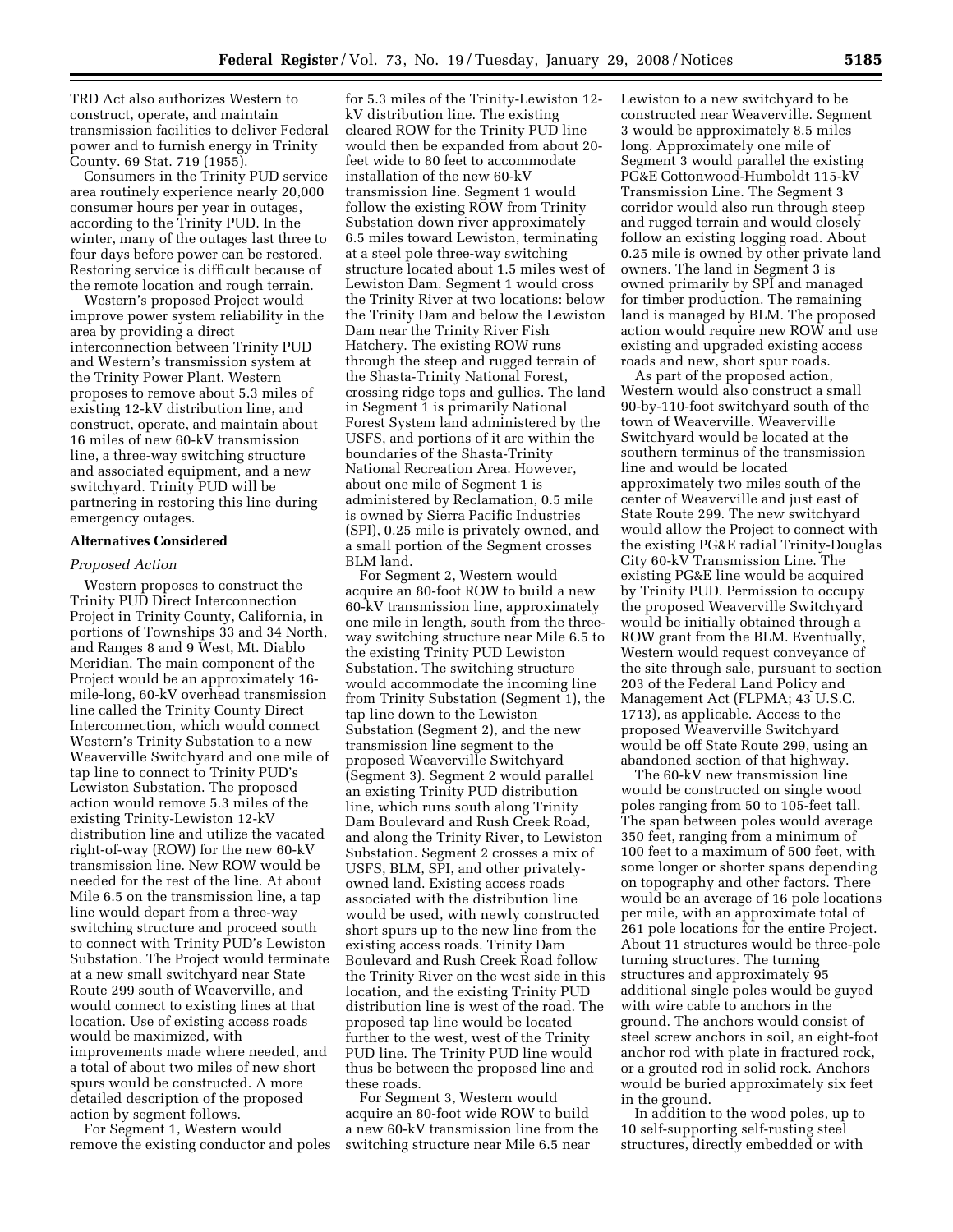rectangular concrete foundations, may be required for large spans or for increased stability. A steel three-way switch structure would be installed near Mile 6.5, west of the Trinity River Fish Hatchery. The switch and associated operating shafts and mechanism housing would be installed on the structure. The switch structure would be constructed of Cor-ten steel, which is self-rusting to a flat, dark brown surface, resulting in a less visible structure.

# *Other Alternatives*

Western considered alternatives during the Project planning process. System and route alternatives, as described below, were considered prior to defining the proposed action. Among Western's planning objectives were to locate the new transmission line along the shortest route with the fewest landowners and to utilize existing transmission corridors and access roads to the maximum extent possible. The proposed action met the purpose and need of Western and the participating agencies.

Four main system alternatives were developed that could possibly meet the objective of improving electric reliability by establishing a new direct interconnection:

System Alternative 1 consisted of parallel Western and PG&E transmission lines via a new 230- to 60-kV transmission interconnection between Western's 230-kV transmission system at Trinity Dam and near the Trinity PUD's Douglas City 60-kV Substation. This alternative would result in an overloaded element because of the parallel connection between Western and PG&E, as well as overloads due to contingency conditions. The levels of overloading suggest that the current carrying capacity of a 60-kV transmission line would be inadequate for a configuration of this type. Increasing the equipment voltage would greatly increase Project costs; therefore, this alternative would not be feasible. This alternative would not improve the current operational concerns.

System Alternative 2 was the same as Alternative 1, except that Western's and PG&E's transmission lines would not be operated in parallel. The two lines would be isolated via a set of disconnect switches located between PG&E's Trinity Substation and Trinity PUD's Mill Street Substation. This configuration would allow Trinity PUD to operate as a radial load served solely by Western's transmission system. This alternative would result in no overloads during normal or contingency operations. However, should an outage occur on this transmission line, Trinity

PUD loads would be without power until Western service could be restored or until PG&E could close the switches between Trinity Substation and Mill Street Substation.

Under System Alternative 3, Western's and PG&E's transmission lines would run in parallel via an interconnection near Western's 230-kV J.F. Carr Substation. This design would consist of looping PG&E's Cottonwood-Trinity 115-kV transmission line into a new 230/115-kV substation in or adjacent to Western's Carr Substation. This alternative would result in no overloads during normal operations, but it would result in severe overloads during contingency operations, suggesting that the 115-kV transmission line would have inadequate currentcarrying capacity for contingency situations. Increasing the equipment voltage would greatly increase the Project costs; therefore, this alternative was not found to be feasible.

System Alternative 4 would be a pair of parallel Western and PG&E transmission lines. It would involve looping PG&E's Cascade-Lewiston 60-kV transmission line into a new 230/60-kV substation in or adjacent to Western's J.F. Carr 230-kV Substation. This alternative would result in overloads for both normal and contingency operations, in some cases in excess of 500 percent, suggesting that the 115-kV transmission line would have inadequate current-carrying capacity for contingency situations. Increasing the equipment voltage would also greatly increase Project costs; for these reasons this alternative would not be feasible.

The system design selected for the Project was the only system alternative found to be technically viable and economically feasible.

Other alternatives considered included several different routings for the Project. Four main routing alternatives were considered, which are summarized below:

Routing Alternative 1 was an alternative alignment of Segment 1, from the Trinity Power Plant to the Lewiston Substation. With this alternative alignment, the line would follow along County Road 105, on the west side of the Trinity River from Trinity Dam to Lewiston Lake. There is an existing 12-kV distribution line along this route, the ''Westside'' line. However, this line is being used to serve existing residential customers in the vicinity and cannot be overbuilt with the proposed line. Overbuilding this line would cause problems for the existing customers, including a long outage time during replacement of the line. The existing 12-kV line passes over

mobile home residences along its route. This situation is allowed for distribution-level lines, but buildings under transmission lines are not allowed by code. The existing line is already closer to County Road 105 than the standards in the Whiskeytown-Shasta-Trinity National Recreation Area (36 CFR 292.13(c)(1)). A transmission line on the existing ROW or adjacent to it would not be consistent with the 150 foot buffer zone established by this regulation. Additionally, a 60-kV line would require more ground clearance and would have to be built higher, requiring new ROW. This alignment would also disturb a larger amount of residential, recreational, and wildlife habitat lands than would the proposed action, and it would require additional rerouting of the line. The USFS also preferred a location of the transmission line on the east side of the Trinity River within the existing distribution line ROW, which would place it within a previously disturbed area; create less impacts to residential, recreational, and wildlife habitat lands; create less new visual resource elements; and be more consistent with USFS land management guidelines. The ''Westside'' routing option was found to be associated with a number of serious issues at the concept level, and since it offered no offsetting advantages, it was dropped from further consideration.

Routing Alternative 2 is an alternative alignment of Segment 2, the tap line from Lewiston Tap to Lewiston Substation. With this alternative alignment, the tap line would follow a similar path to Segment 2 of the Project, but it would be located further west of Trinity Dam Boulevard. This option was briefly considered to potentially reduce visual impacts from Trinity Dam Boulevard. This alignment would require more clearing and access road construction and a longer tap line than would the proposed action, and would result in more impact to undisturbed and recreational land.

Segment 2, as described above for the proposed action, would parallel an existing Trinity PUD distribution line along Trinity Dam Boulevard. Existing access roads would be used, thereby limiting the need for additional clearing and access road construction. The route would also be shorter than for Routing Alternative 2. The USFS preferred a more eastern location of the tap line adjacent to an existing Trinity PUD line, which would place it within a previously disturbed area with existing access roads; create less impact to recreational lands; and be more consistent with USFS land management guidelines. Since field investigation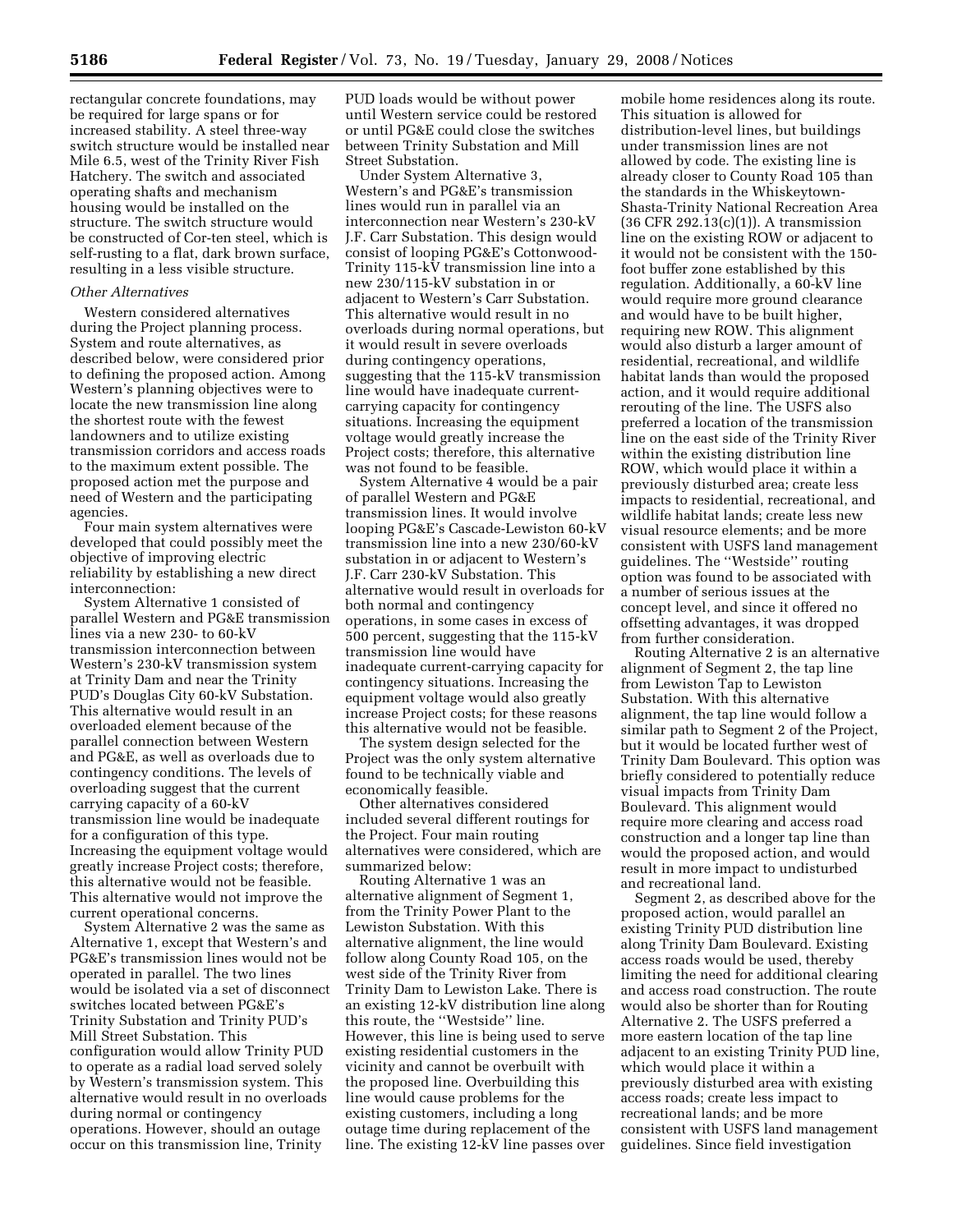determined that the routing option did not offer improved visual screening sufficient to warrant incurring the increased disturbance impacts, this alignment alternative was not pursued further.

Routing Alternative 3 is an alternative alignment of the western terminus of the line (Segment 3) that would cross further north than described for the proposed action. This alignment was initially part of the proposed action, as it would parallel the PG&E Cottonwood-Humboldt 115-kV transmission line, consolidate ROWs, and utilize existing PG&E access roads. However, for the past several years, Trinity County has been considering replacing the existing Weaverville Airport with a new airport at a new location. This alternative alignment would pass through the new airport location favored by Trinity County. To avoid compromising this possible airport location, Routing Alternative 3 was dropped from further consideration.

Western continued to investigate possible alternatives to the proposed action even as the Draft EIS was published. Routing Alternative 4, an underwater cable alternative that would replace Segment 1, was identified and evaluated for viability. Under this alternative, the 60-kV line would exit the Trinity Substation and immediately change into an underwater cable as it entered the Trinity River next to the substation. The underwater cable would continue downstream in the river (actually the upper reaches of Lewiston Lake), extend through most of Lewiston Lake, and exit the lake at a point nearest to the three-way switch location west of the fish hatchery. This alternative would end at the three-way switch location.

Advantages of this alternative would include the elimination of both Trinity River crossings, avoidance of all the rugged terrain through the Shasta-Trinity National Forest, and avoidance of impacts to terrestrial species in Segment 1. However, a number of technical issues related to laying and maintaining an underwater cable were identified. Preliminary estimates of the costs of materials indicated that underwater cable would be prohibitively expensive for small projects like the proposed action, even before the additional costs of resolving the technical issues were known. Since power system reliability is a key component of Western's purpose and need, and the costs of this alternative were not economically feasible, the underwater alternative was determined not to be viable, and it was eliminated from further consideration.

## *No Action Alternative*

Under the no action alternative, no upgrades or rebuilds to the existing transmission line system would be constructed in the Trinity area, and the existing 12-kV distribution line would be left in place. For the PG&E lines currently serving the Trinity PUD load, structures and hardware would be maintained, repaired, and/or replaced as required during routine maintenance activities or in the event of emergency outages of the transmission lines. Repairs and maintenance would increase in frequency as the transmission lines aged.

Implementing the no action alternative would preclude most of the anticipated effects to the environment that would be associated with the Project. Long-term adverse socioeconomic impacts might occur as a result of the no action alternative, because regional electric demands would not be met and unreliable delivery and shortages would continue to occur.

Under the no action alternative, other actions and construction activities with associated adverse environmental effects could be required to improve the electric system and provide reliable electric power in the area. Ongoing maintenance activities related to the existing transmission lines, including vegetation management, would have continuing visual and environmental effects on a periodic basis.

#### *Agency Preferred Alternative*

After reviewing potential environmental impacts, Western identified the proposed action as the Agency Preferred Alternative. The proposed action would result in more environmental impact than the no action alternative but, with committed mitigation, no impacts were found to be significant.

## **Public Involvement**

A Notice of Intent (NOI) describing the proposed action was published in the **Federal Register** (FR) on June 19, 2006 (71 FR 35266). The NOI announced the intent to prepare an EIS on the proposed Project, described the proposal, provided scoping meeting locations and dates, started a 30-day scoping comment period, and provided contacts for further information about the proposed Project and for submitting scoping comments. In addition to the NOI published in the FR, a local NOI newsletter was sent to everyone on the Project mailing list, which included agencies, groups, tribes, and local landowners. Advertisements were also

published in local newspapers to announce the upcoming public scoping period and meetings and provide contacts for comments.

The FR notice, the local NOI, and the newspaper ads announced a 30-day comment period for scoping the EIS. During the 30-day comment period, Western held two public scoping meetings: on July 10, 2006, at the Best Western Victorian Inn, Weaverville, California, and on July 11, 2006, at the Oxford Suites, Redding, California. Two comments were received from one commenter during the scoping period. The Project was also listed in the USFS Schedule of Proposed Actions (SOPA) beginning in April 2005. The SOPA is available online at *http://www.fs.fed.us/ sopa/.* 

The Draft EIS was circulated to Federal, State, regional, and local agencies, tribes, and interested individuals and organizations that may have wished to review and comment on it. Publication of the Draft EIS marked the beginning of a 45-day public review period that ended March 26, 2007. Western held public hearings during the Draft EIS review period on March 6, 2007, at the Best Western Victorian Inn in Weaverville, California, and on March 7, 2007, at the LaQuinta Inn in Redding California. These hearings were also announced by newspaper ads and direct mailings to the Project mailing list. The hearings were part of the Western's continuing efforts to provide opportunities for public participation in the decision-making process. Western received 18 written comment letters that represented 16 different individuals, and public and private organizations. Two individuals also provided comments orally at the public hearing in Weaverville. No members of the public attended the hearing in Redding.

A number of issues pertaining to the analyses in the Draft EIS were raised in public comments. Among these issues were: (1) Concerns regarding erosion control to prevent the sedimentation of streams as a result of construction traffic going over stream crossings, (2) Specific permitting and mitigation measures addressing such erosion, (3) Estimation of the extent of direct and cumulative impacts from the proposed Project, and (4) Analysis of impacts to the northern spotted owl (*Strix occidentalis caurina*). These issues, along with other comments, were addressed in the Final EIS. No additional comments were received during the Final EIS waiting period.

# **Environmental Impacts**

The analysis in the EIS demonstrated that the Project would have no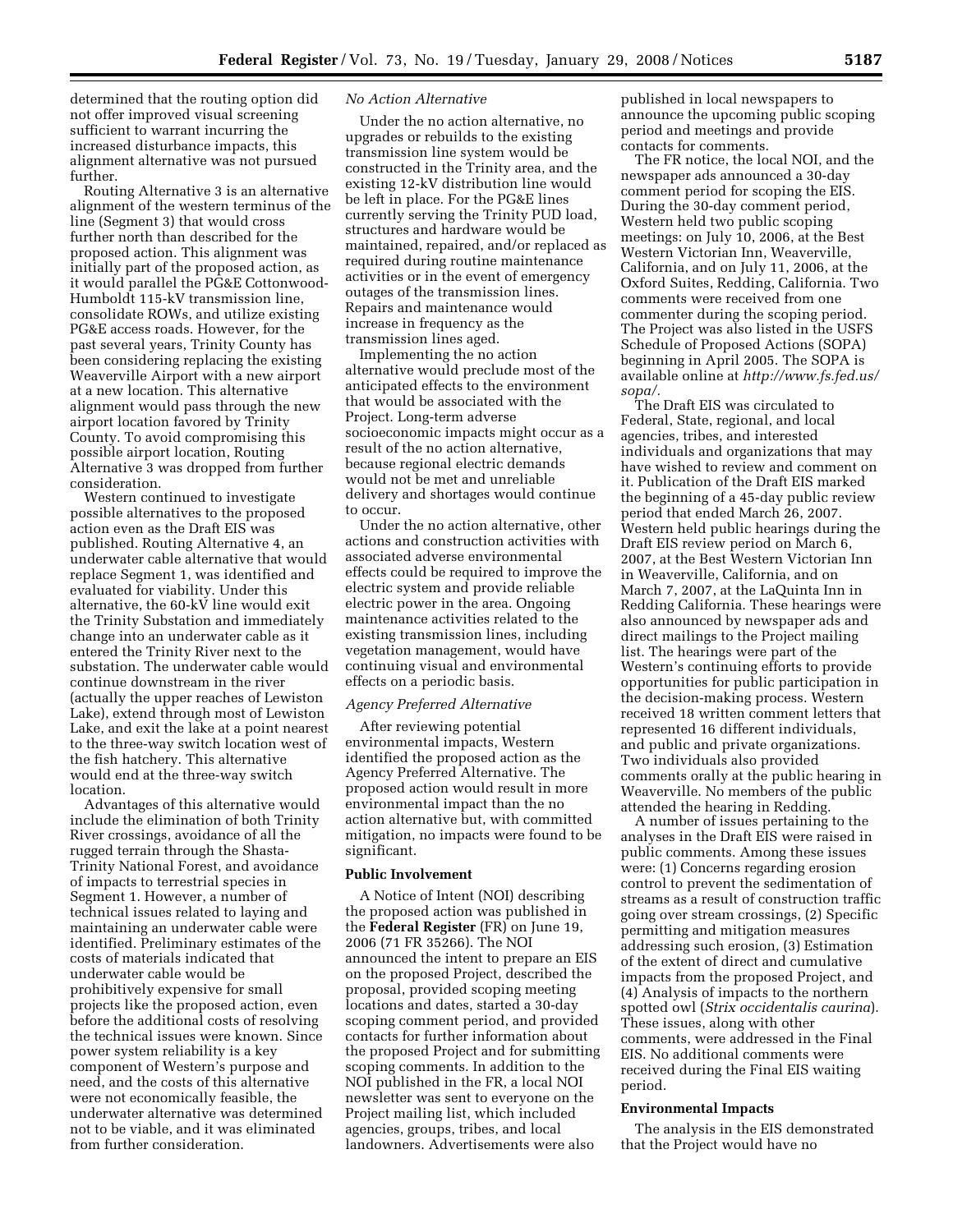environmental impact or minor impacts on geology, land use, paleontological resources, public health and safety, socioeconomics, environmental justice, and wilderness. Temporary and lessthan-significant environmental impacts associated with construction activities were identified for air quality, noise, hazardous materials, traffic and transportation, and recreation. Potentially long-term significant environmental impacts were described for biological resources, cultural resources, soils, and water resources.

For biological resources, the principal concern is for potential impacts to the northern spotted owl and its habitat, and anadromous fish species below Lewiston Dam. The USFS conducted section 7 consultation with the U.S. Fish and Wildlife Service (USFWS), and received a Biological Opinion on November 5, 2007. The Biological Opinion concluded that, compliance with the stipulated terms and conditions, the proposed action is not likely to destroy or adversely modify designated critical habitat for the northern spotted owl, and may affect but is not likely to adversely affect the northern spotted owl and bald eagle. Western conducted section 7 consultation with the National Marine Fisheries Service (NMFS) on listed anadromous fish species. With a July 11, 2007, letter, NMFS concurred with a ''may affect, but is not likely to adversely affect'' determination for the federally threatened Southern Oregon/ Northern California Coast coho salmon or its habitat, and for delineated Essential Fish Habitat for Pacific Coast salmon, which includes both coho and Chinook salmon.

Cultural resources Class III surveys were conducted on the area of potential effect defined for the Project. No prehistoric sites were found, but 21 historical sites mostly associated with historic mining activities were recorded. Western intends to avoid all of these sites to the extent possible, but two sites may be impacted by the Project. Western will mitigate impacts on any historic properties that may be adversely affected in consultation with the State Historic Preservation Office (SHPO) and affected land management agencies. A signed Programmatic Agreement among Western, the Federal land management agencies, and the SHPO will govern any remaining section 106 consultation activities, including any change in anticipated Project impacts or new cultural resources discoveries made during construction.

For soils, the main concern is sedimentation from disturbed areas. The Project has been designed to minimize ground disturbance by using existing ROW, using existing access roads, locating new ROW adjacent to existing access roads, and by limiting the need for new temporary access roads. The Federal land management agencies have extensive experience with erosion control, and have developed standard environmental protection measures found to be effective in minimizing erosion in the local area. These measures are described and committed to in the EIS, and would prevent significant erosion from occurring. In addition, a cumulative watershed analysis was conducted and is included in the EIS. Access road improvements on existing access roads, such as grading ruts and installing water bars to Federal land management agency standards, may actually reduce current levels of erosion and sedimentation from this source.

Water resources concerns are directly related to erosion and sedimentation. Limiting erosion and sedimentation as discussed above will minimize the risk of sediment input into water bodies. Crossings of drainages and streams will be coordinated with and permitted by the U.S. Army Corps of Engineers and State Regional Water Quality Control Board, and Western will comply with any conditions specified in those permits. In addition, the Federal land management agencies have drainage crossing requirements and best management practices that will govern crossings in their respective jurisdictions. In general, Western's approach will be to limit any disturbance in drainage crossings to the minimum necessary for safe equipment passage. In most cases, access will be via existing access roads that have low water crossings.

Construction, operation, and maintenance would be in compliance with the requirements of the USFS, BLM, Reclamation, U.S. Army Corps of Engineers, and State Regional Water Quality Control Board. All of these agencies have specific requirements as part of their respective approval and permitting processes. In addition, the EIS identified extensive best management practices and mitigation measures, all of which are committed to with this ROD and Western's Mitigation Action Plan (MAP). With implementation of these requirements and measures, all identified potential impacts would be reduced to less-thansignificant levels.

# **Mitigation Measures**

All measures identified in the EIS to minimize impacts from the transmission

system additions have been adopted. Table 2–2 in section 2.6.1 of the EIS includes an extensive listing of specific mitigation measures by resource. In addition, sections 2.6.2, 2.6.3, 2.6.4, and 2.6.5 of the EIS list the environmental protection measures of Western, USFS, BLM, and Reclamation, respectively. Many of these mitigation measures and environmental protection measures are related to the four most sensitive resources discussed above. All of these measures have been consolidated into Western's MAP, which assigns responsibility for and tracks the implementation of these commitments. The MAP also includes expected terms and conditions for the various permits necessary for the Project, such as the 28 general conditions for a Nationwide 12 section 404 permit.

Western is the lead Federal agency for compliance with section 106 of the National Historic Preservation Act. Western's preferred form of mitigation is to avoid all identified sites. To the extent possible, cultural sites determined eligible for the National Register in consultation with the California SHPO and interested tribes will be avoided by Project activities. Cultural sites that cannot be avoided will be mitigated in accordance with the Programmatic Agreement developed for the proposed Project, which will govern all remaining activities necessary for section 106 compliance.

The USFS is the lead Federal agency for compliance with section 7 of the Endangered Species Act, as amended. A biological assessment was prepared and submitted to the USFWS with a determination that the Project ''may affect but is not likely to adversely affect'' any candidate, proposed, or listed species. The USFWS Biological Opinion of November 5, 2007, includes terms and conditions which will be complied with as additional mitigation to avoid impacts to threatened, endangered, candidate, or proposed species.

### **Floodplain Statement of Findings**

In accordance with 10 CFR part 1022, Western considered the potential impacts of the Project on floodplains and wetlands. The Project area is located in a mountainous region with incised drainage channels and some permanent streams. The transmission line in Segment 2 would span the 100 year floodplain of Rush Creek. Rush Creek at this location is considered Zone A, a special flood hazard area inundated by 100-year floods. No base flood elevations have been determined for this location. The 500-year floodplain areas are located south of the